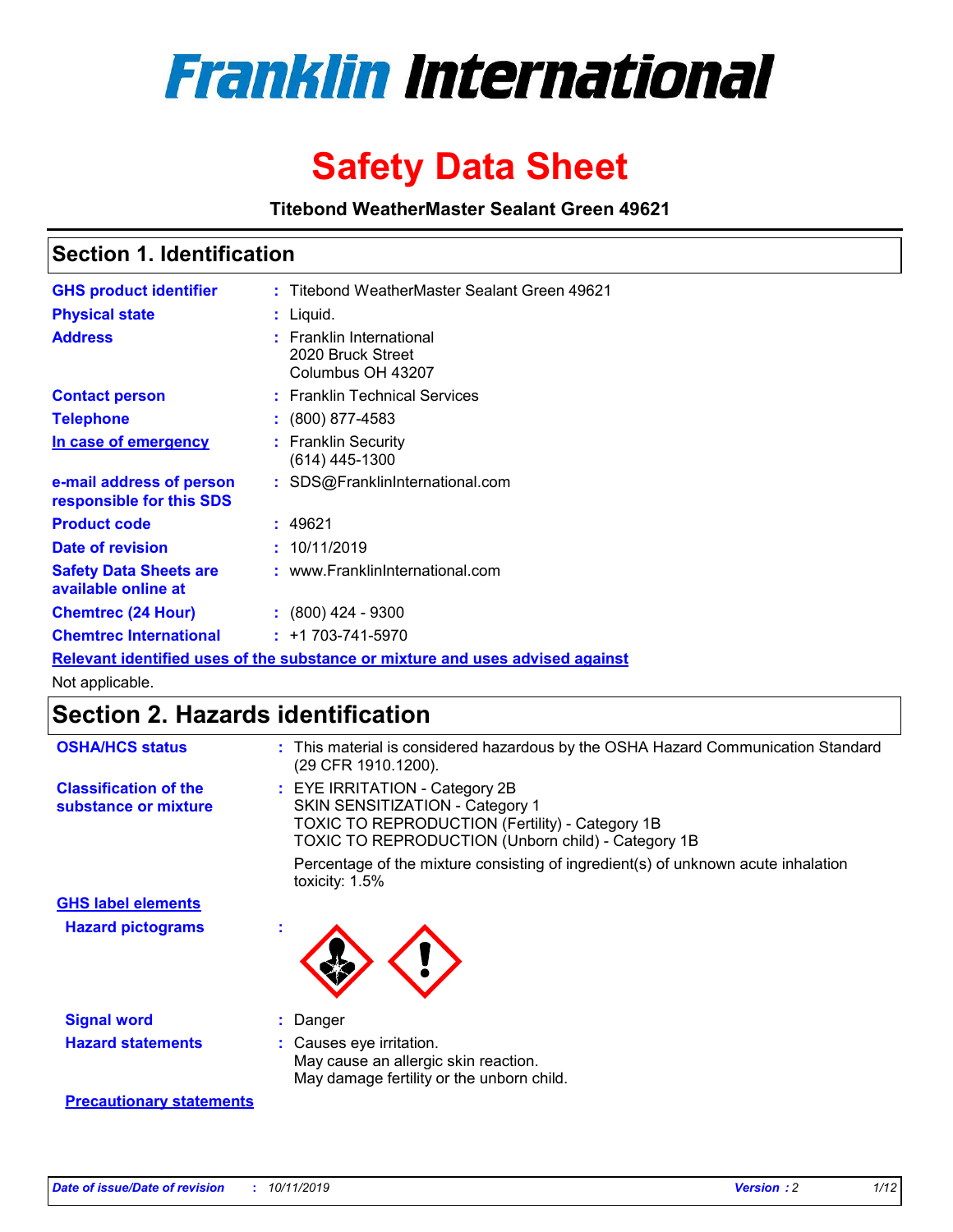### **Section 2. Hazards identification**

| <b>Prevention</b>                          | : Obtain special instructions before use. Do not handle until all safety precautions have<br>been read and understood. Wear protective gloves. Wear eye or face protection.<br>Wear protective clothing. Avoid breathing vapor. Wash hands thoroughly after handling.<br>Contaminated work clothing must not be allowed out of the workplace.                                                        |
|--------------------------------------------|------------------------------------------------------------------------------------------------------------------------------------------------------------------------------------------------------------------------------------------------------------------------------------------------------------------------------------------------------------------------------------------------------|
| <b>Response</b>                            | : IF exposed or concerned: Get medical attention. IF ON SKIN: Wash with plenty of<br>soap and water. Wash contaminated clothing before reuse. If skin irritation or rash<br>occurs: Get medical attention. IF IN EYES: Rinse cautiously with water for several<br>minutes. Remove contact lenses, if present and easy to do. Continue rinsing. If eye<br>irritation persists: Get medical attention. |
| <b>Storage</b>                             | : Store locked up.                                                                                                                                                                                                                                                                                                                                                                                   |
| <b>Disposal</b>                            | : Dispose of contents and container in accordance with all local, regional, national and<br>international regulations.                                                                                                                                                                                                                                                                               |
| <b>Hazards not otherwise</b><br>classified | : Product generates methanol during cure.                                                                                                                                                                                                                                                                                                                                                            |
|                                            |                                                                                                                                                                                                                                                                                                                                                                                                      |

## **Section 3. Composition/information on ingredients**

| <b>Substance/mixture</b><br>: Mixture                |               |                     |
|------------------------------------------------------|---------------|---------------------|
| Ingredient name                                      | $\frac{9}{6}$ | <b>CAS number</b>   |
| 3-aminopropyltriethoxysilane<br>Dibutyltin dilaurate | צ≥<br>≤0.3    | 919-30-2<br>77-58-7 |

Any concentration shown as a range is to protect confidentiality or is due to batch variation.

**There are no additional ingredients present which, within the current knowledge of the supplier and in the concentrations applicable, are classified as hazardous to health or the environment and hence require reporting in this section.**

**Occupational exposure limits, if available, are listed in Section 8.**

### **Section 4. First aid measures**

| <b>Description of necessary first aid measures</b> |                                                                                                                                                                                                                                                                                                                                                                                                                                                                                                                                                                                                                                                                                                                                                                           |  |  |  |
|----------------------------------------------------|---------------------------------------------------------------------------------------------------------------------------------------------------------------------------------------------------------------------------------------------------------------------------------------------------------------------------------------------------------------------------------------------------------------------------------------------------------------------------------------------------------------------------------------------------------------------------------------------------------------------------------------------------------------------------------------------------------------------------------------------------------------------------|--|--|--|
| <b>Eye contact</b>                                 | : Immediately flush eyes with plenty of water, occasionally lifting the upper and lower<br>eyelids. Check for and remove any contact lenses. Continue to rinse for at least 10<br>minutes. If irritation persists, get medical attention.                                                                                                                                                                                                                                                                                                                                                                                                                                                                                                                                 |  |  |  |
| <b>Inhalation</b>                                  | : Remove victim to fresh air and keep at rest in a position comfortable for breathing. If<br>not breathing, if breathing is irregular or if respiratory arrest occurs, provide artificial<br>respiration or oxygen by trained personnel. It may be dangerous to the person providing<br>aid to give mouth-to-mouth resuscitation. Get medical attention. If unconscious, place<br>in recovery position and get medical attention immediately. Maintain an open airway.<br>Loosen tight clothing such as a collar, tie, belt or waistband. In case of inhalation of<br>decomposition products in a fire, symptoms may be delayed. The exposed person may<br>need to be kept under medical surveillance for 48 hours.                                                       |  |  |  |
| <b>Skin contact</b>                                | : Wash with plenty of soap and water. Remove contaminated clothing and shoes. Wash<br>contaminated clothing thoroughly with water before removing it, or wear gloves.<br>Continue to rinse for at least 10 minutes. Get medical attention. In the event of any<br>complaints or symptoms, avoid further exposure. Wash clothing before reuse. Clean<br>shoes thoroughly before reuse.                                                                                                                                                                                                                                                                                                                                                                                     |  |  |  |
| <b>Ingestion</b>                                   | : Wash out mouth with water. Remove dentures if any. Remove victim to fresh air and<br>keep at rest in a position comfortable for breathing. If material has been swallowed and<br>the exposed person is conscious, give small quantities of water to drink. Stop if the<br>exposed person feels sick as vomiting may be dangerous. Do not induce vomiting<br>unless directed to do so by medical personnel. If vomiting occurs, the head should be<br>kept low so that vomit does not enter the lungs. Get medical attention. Never give<br>anything by mouth to an unconscious person. If unconscious, place in recovery position<br>and get medical attention immediately. Maintain an open airway. Loosen tight clothing<br>such as a collar, tie, belt or waistband. |  |  |  |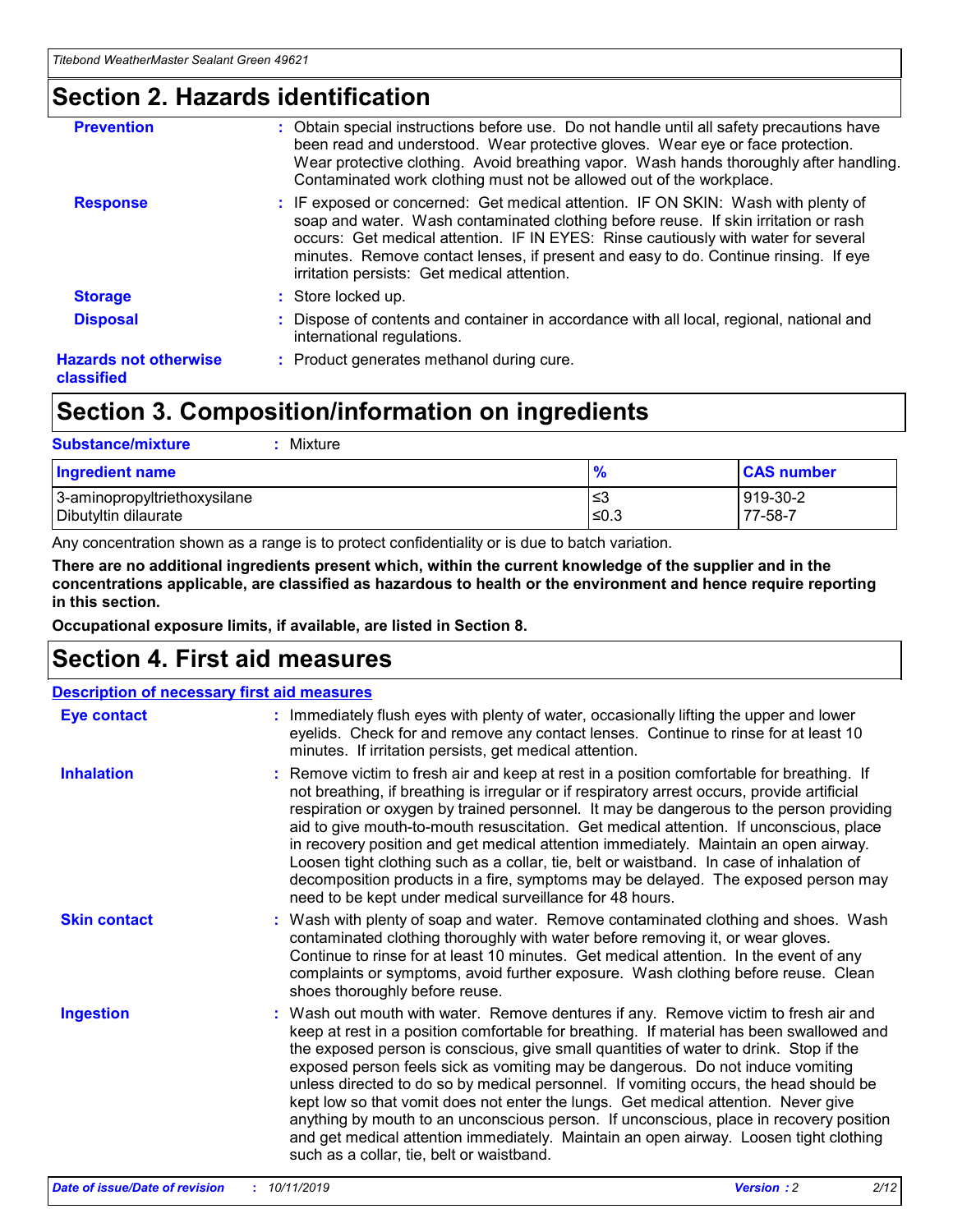## **Section 4. First aid measures**

| Most important symptoms/effects, acute and delayed |  |                                                                                                                                                                                                                                                                                                                                                                                                                 |  |
|----------------------------------------------------|--|-----------------------------------------------------------------------------------------------------------------------------------------------------------------------------------------------------------------------------------------------------------------------------------------------------------------------------------------------------------------------------------------------------------------|--|
| <b>Potential acute health effects</b>              |  |                                                                                                                                                                                                                                                                                                                                                                                                                 |  |
| <b>Eye contact</b>                                 |  | : May cause eye irritation.                                                                                                                                                                                                                                                                                                                                                                                     |  |
| <b>Inhalation</b>                                  |  | : No known significant effects or critical hazards.                                                                                                                                                                                                                                                                                                                                                             |  |
| <b>Skin contact</b>                                |  | : May cause skin irritation.                                                                                                                                                                                                                                                                                                                                                                                    |  |
| <b>Ingestion</b>                                   |  | : No known significant effects or critical hazards.                                                                                                                                                                                                                                                                                                                                                             |  |
| Over-exposure signs/symptoms                       |  |                                                                                                                                                                                                                                                                                                                                                                                                                 |  |
| <b>Eye contact</b>                                 |  | : Adverse symptoms may include the following:<br>irritation<br>watering<br>redness                                                                                                                                                                                                                                                                                                                              |  |
| <b>Inhalation</b>                                  |  | : Adverse symptoms may include the following:<br>reduced fetal weight<br>increase in fetal deaths<br>skeletal malformations                                                                                                                                                                                                                                                                                     |  |
| <b>Skin contact</b>                                |  | : Adverse symptoms may include the following:<br>irritation<br>redness<br>reduced fetal weight<br>increase in fetal deaths<br>skeletal malformations                                                                                                                                                                                                                                                            |  |
| <b>Ingestion</b>                                   |  | : Adverse symptoms may include the following:<br>reduced fetal weight<br>increase in fetal deaths<br>skeletal malformations                                                                                                                                                                                                                                                                                     |  |
|                                                    |  | <b>Indication of immediate medical attention and special treatment needed, if necessary</b>                                                                                                                                                                                                                                                                                                                     |  |
| <b>Notes to physician</b>                          |  | : In case of inhalation of decomposition products in a fire, symptoms may be delayed.<br>The exposed person may need to be kept under medical surveillance for 48 hours.                                                                                                                                                                                                                                        |  |
| <b>Specific treatments</b>                         |  | : No specific treatment.                                                                                                                                                                                                                                                                                                                                                                                        |  |
| <b>Protection of first-aiders</b>                  |  | : No action shall be taken involving any personal risk or without suitable training. If it is<br>suspected that fumes are still present, the rescuer should wear an appropriate mask or<br>self-contained breathing apparatus. It may be dangerous to the person providing aid to<br>give mouth-to-mouth resuscitation. Wash contaminated clothing thoroughly with water<br>before removing it, or wear gloves. |  |

**See toxicological information (Section 11)**

### **Section 5. Fire-fighting measures**

| <b>Extinguishing media</b>                             |                                                                                                                                                                                                     |
|--------------------------------------------------------|-----------------------------------------------------------------------------------------------------------------------------------------------------------------------------------------------------|
| <b>Suitable extinguishing</b><br>media                 | : Use an extinguishing agent suitable for the surrounding fire.                                                                                                                                     |
| <b>Unsuitable extinguishing</b><br>media               | $:$ None known.                                                                                                                                                                                     |
| <b>Specific hazards arising</b><br>from the chemical   | : In a fire or if heated, a pressure increase will occur and the container may burst.                                                                                                               |
| <b>Hazardous thermal</b><br>decomposition products     | : Decomposition products may include the following materials:<br>carbon dioxide<br>carbon monoxide<br>nitrogen oxides<br>metal oxide/oxides                                                         |
| <b>Special protective actions</b><br>for fire-fighters | : Promptly isolate the scene by removing all persons from the vicinity of the incident if<br>there is a fire. No action shall be taken involving any personal risk or without suitable<br>training. |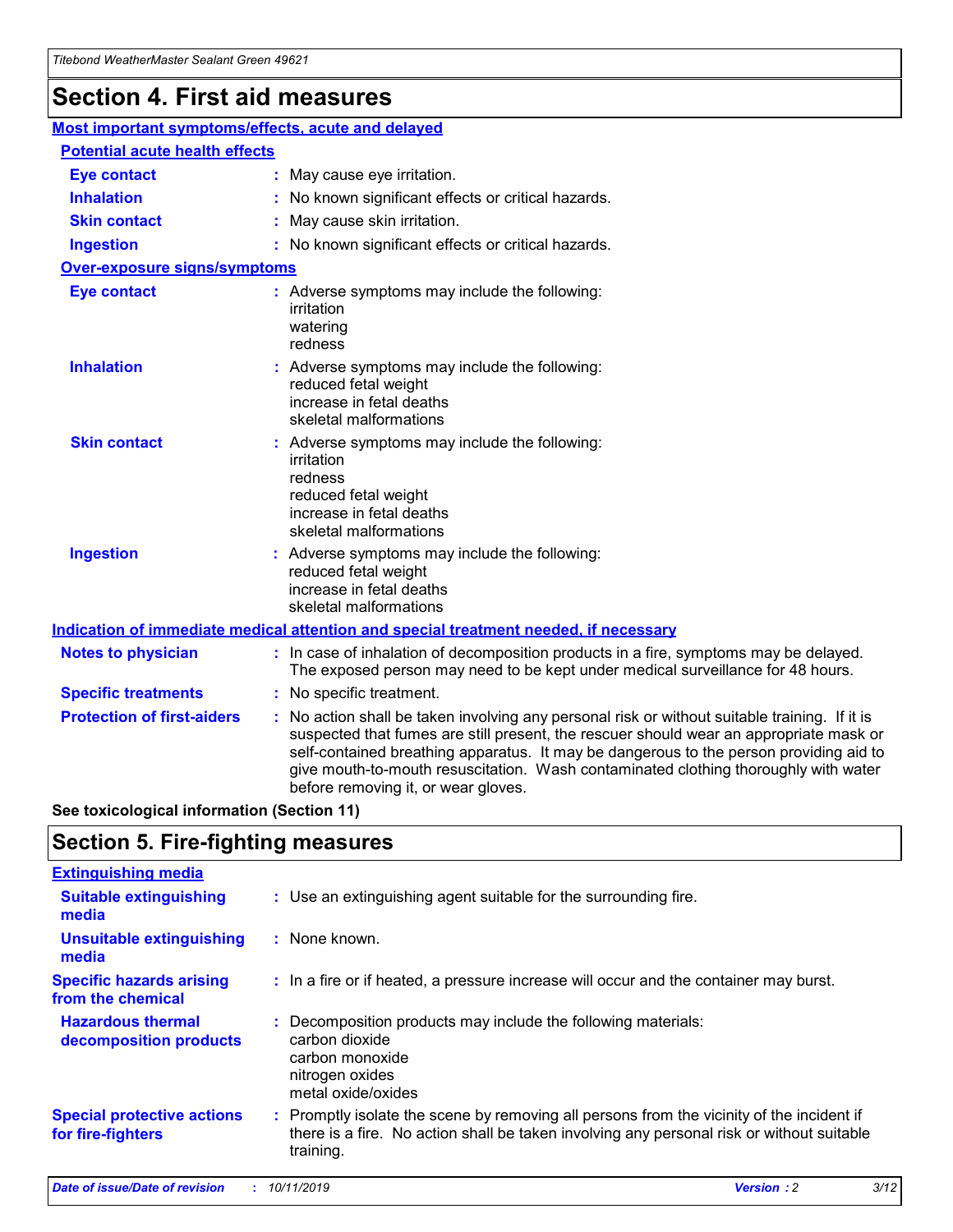### **Section 5. Fire-fighting measures**

**Special protective equipment for fire-fighters** Fire-fighters should wear appropriate protective equipment and self-contained breathing **:** apparatus (SCBA) with a full face-piece operated in positive pressure mode.

### **Section 6. Accidental release measures**

#### **Personal precautions, protective equipment and emergency procedures**

| For non-emergency<br>personnel                               |  | : No action shall be taken involving any personal risk or without suitable training.<br>Evacuate surrounding areas. Keep unnecessary and unprotected personnel from<br>entering. Do not touch or walk through spilled material. Avoid breathing vapor or mist.<br>Provide adequate ventilation. Wear appropriate respirator when ventilation is<br>inadequate. Put on appropriate personal protective equipment.                                                                                                                                                                                                                                                                                             |  |  |
|--------------------------------------------------------------|--|--------------------------------------------------------------------------------------------------------------------------------------------------------------------------------------------------------------------------------------------------------------------------------------------------------------------------------------------------------------------------------------------------------------------------------------------------------------------------------------------------------------------------------------------------------------------------------------------------------------------------------------------------------------------------------------------------------------|--|--|
| For emergency responders                                     |  | : If specialized clothing is required to deal with the spillage, take note of any information in<br>Section 8 on suitable and unsuitable materials. See also the information in "For non-<br>emergency personnel".                                                                                                                                                                                                                                                                                                                                                                                                                                                                                           |  |  |
| <b>Environmental precautions</b>                             |  | : Avoid dispersal of spilled material and runoff and contact with soil, waterways, drains<br>and sewers. Inform the relevant authorities if the product has caused environmental<br>pollution (sewers, waterways, soil or air).                                                                                                                                                                                                                                                                                                                                                                                                                                                                              |  |  |
| <b>Methods and materials for containment and cleaning up</b> |  |                                                                                                                                                                                                                                                                                                                                                                                                                                                                                                                                                                                                                                                                                                              |  |  |
| <b>Small spill</b>                                           |  | : Stop leak if without risk. Move containers from spill area. Dilute with water and mop up<br>if water-soluble. Alternatively, or if water-insoluble, absorb with an inert dry material and<br>place in an appropriate waste disposal container. Dispose of via a licensed waste<br>disposal contractor.                                                                                                                                                                                                                                                                                                                                                                                                     |  |  |
| <b>Large spill</b>                                           |  | : Stop leak if without risk. Move containers from spill area. Approach release from<br>upwind. Prevent entry into sewers, water courses, basements or confined areas. Wash<br>spillages into an effluent treatment plant or proceed as follows. Contain and collect<br>spillage with non-combustible, absorbent material e.g. sand, earth, vermiculite or<br>diatomaceous earth and place in container for disposal according to local regulations<br>(see Section 13). Dispose of via a licensed waste disposal contractor. Contaminated<br>absorbent material may pose the same hazard as the spilled product. Note: see<br>Section 1 for emergency contact information and Section 13 for waste disposal. |  |  |

### **Section 7. Handling and storage**

| <b>Precautions for safe handling</b>                                             |                                                                                                                                                                                                                                                                                                                                                                                                                                                                                                                                                                                                                                                                                                                                                                                                                                                  |
|----------------------------------------------------------------------------------|--------------------------------------------------------------------------------------------------------------------------------------------------------------------------------------------------------------------------------------------------------------------------------------------------------------------------------------------------------------------------------------------------------------------------------------------------------------------------------------------------------------------------------------------------------------------------------------------------------------------------------------------------------------------------------------------------------------------------------------------------------------------------------------------------------------------------------------------------|
| <b>Protective measures</b>                                                       | : Put on appropriate personal protective equipment (see Section 8). Persons with a<br>history of skin sensitization problems should not be employed in any process in which<br>this product is used. Avoid exposure - obtain special instructions before use. Avoid<br>exposure during pregnancy. Do not handle until all safety precautions have been read<br>and understood. Do not get in eyes or on skin or clothing. Do not ingest. Avoid<br>breathing vapor or mist. If during normal use the material presents a respiratory hazard,<br>use only with adequate ventilation or wear appropriate respirator. Keep in the original<br>container or an approved alternative made from a compatible material, kept tightly<br>closed when not in use. Empty containers retain product residue and can be hazardous.<br>Do not reuse container. |
| <b>Advice on general</b><br>occupational hygiene                                 | : Eating, drinking and smoking should be prohibited in areas where this material is<br>handled, stored and processed. Workers should wash hands and face before eating,<br>drinking and smoking. Remove contaminated clothing and protective equipment before<br>entering eating areas. See also Section 8 for additional information on hygiene<br>measures.                                                                                                                                                                                                                                                                                                                                                                                                                                                                                    |
| <b>Conditions for safe storage,</b><br>including any<br><b>incompatibilities</b> | Store between the following temperatures: 0 to 120°C (32 to 248°F). Store in<br>accordance with local regulations. Store in original container protected from direct<br>sunlight in a dry, cool and well-ventilated area, away from incompatible materials (see<br>Section 10) and food and drink. Store locked up. Keep container tightly closed and<br>sealed until ready for use. Containers that have been opened must be carefully<br>resealed and kept upright to prevent leakage. Do not store in unlabeled containers.<br>Use appropriate containment to avoid environmental contamination. See Section 10 for<br>incompatible materials before handling or use.                                                                                                                                                                         |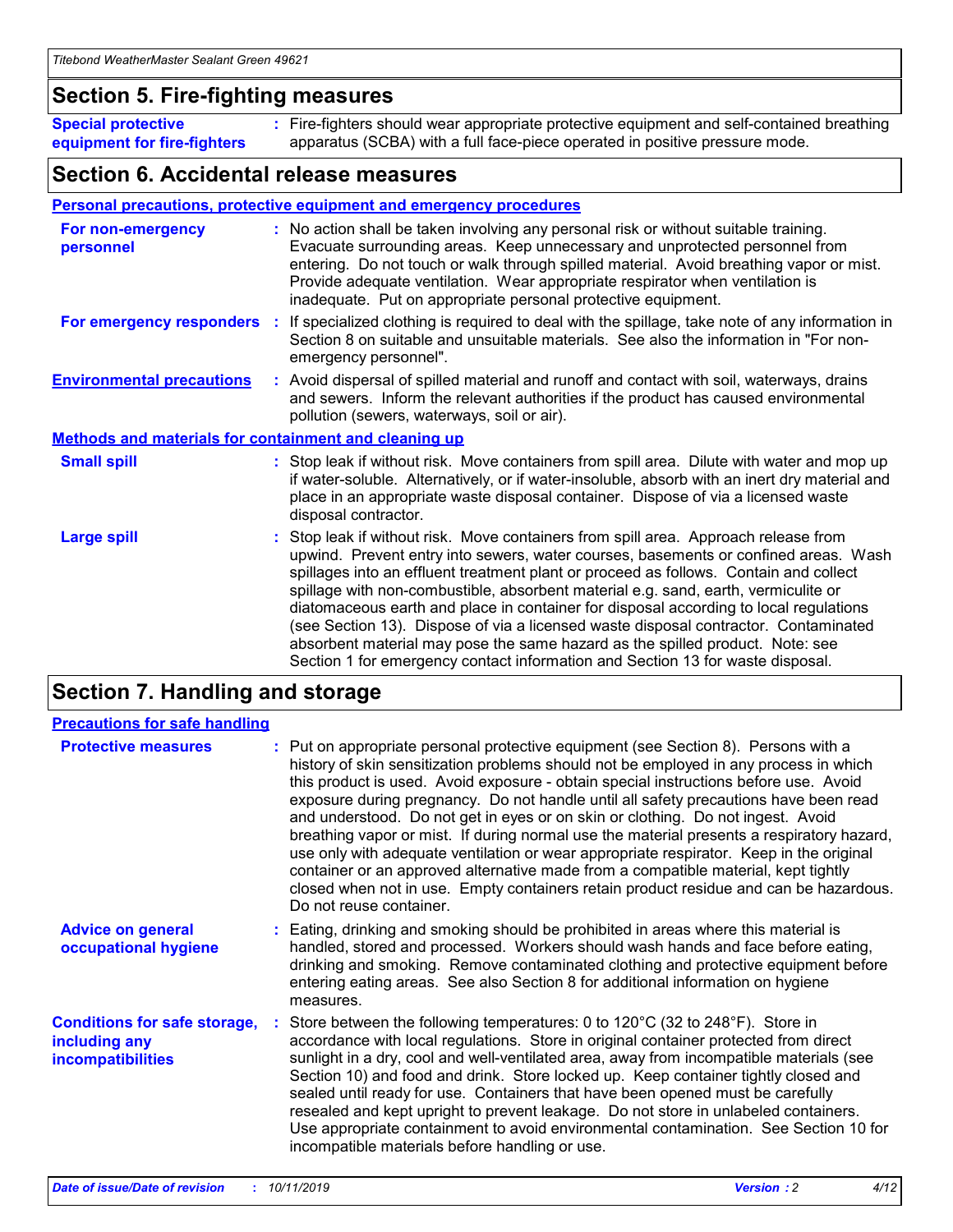## **Section 8. Exposure controls/personal protection**

#### **Control parameters**

#### **Occupational exposure limits**

| <b>Ingredient name</b>                               |    |                        | <b>Exposure limits</b>                                                                                                                                                                                                                                                                                                                                                                                                                                                                                                                                                                                                 |
|------------------------------------------------------|----|------------------------|------------------------------------------------------------------------------------------------------------------------------------------------------------------------------------------------------------------------------------------------------------------------------------------------------------------------------------------------------------------------------------------------------------------------------------------------------------------------------------------------------------------------------------------------------------------------------------------------------------------------|
| 3-aminopropyltriethoxysilane<br>Dibutyltin dilaurate |    |                        | None.<br>ACGIH TLV (United States, 3/2019). Absorbed through skin.<br>Notes: as Sn<br>TWA: $0.1 \text{ mg/m}^3$ , (as Sn) 8 hours.<br>STEL: 0.2 mg/m <sup>3</sup> , (as Sn) 15 minutes.<br>NIOSH REL (United States, 10/2016). Absorbed through skin.<br>Notes: as Sn<br>TWA: 0.1 mg/m <sup>3</sup> , (as Sn) 10 hours.<br>OSHA PEL (United States, 5/2018). Notes: as Sn<br>TWA: $0.1 \text{ mg/m}^3$ , (as Sn) 8 hours.<br>OSHA PEL 1989 (United States, 3/1989). Absorbed through skin.<br>Notes: measured as Sn<br>TWA: 0.1 mg/m <sup>3</sup> , (measured as Sn) 8 hours. Form: Organic                            |
| <b>Appropriate engineering</b><br>controls           |    |                        | : If user operations generate dust, fumes, gas, vapor or mist, use process enclosures,<br>local exhaust ventilation or other engineering controls to keep worker exposure to<br>airborne contaminants below any recommended or statutory limits.                                                                                                                                                                                                                                                                                                                                                                       |
| <b>Environmental exposure</b><br>controls            |    |                        | Emissions from ventilation or work process equipment should be checked to ensure<br>they comply with the requirements of environmental protection legislation. In some<br>cases, fume scrubbers, filters or engineering modifications to the process equipment<br>will be necessary to reduce emissions to acceptable levels.                                                                                                                                                                                                                                                                                          |
| <b>Individual protection measures</b>                |    |                        |                                                                                                                                                                                                                                                                                                                                                                                                                                                                                                                                                                                                                        |
| <b>Hygiene measures</b>                              |    |                        | : Wash hands, forearms and face thoroughly after handling chemical products, before<br>eating, smoking and using the lavatory and at the end of the working period.<br>Appropriate techniques should be used to remove potentially contaminated clothing.<br>Contaminated work clothing should not be allowed out of the workplace. Wash<br>contaminated clothing before reusing. Ensure that eyewash stations and safety<br>showers are close to the workstation location.                                                                                                                                            |
| <b>Eye/face protection</b>                           |    |                        | : Safety eyewear complying with an approved standard should be used when a risk<br>assessment indicates this is necessary to avoid exposure to liquid splashes, mists,<br>gases or dusts. If contact is possible, the following protection should be worn, unless<br>the assessment indicates a higher degree of protection: chemical splash goggles.                                                                                                                                                                                                                                                                  |
| <b>Skin protection</b>                               |    |                        |                                                                                                                                                                                                                                                                                                                                                                                                                                                                                                                                                                                                                        |
| <b>Hand protection</b>                               |    |                        | : Chemical-resistant, impervious gloves complying with an approved standard should be<br>worn at all times when handling chemical products if a risk assessment indicates this is<br>necessary. Considering the parameters specified by the glove manufacturer, check<br>during use that the gloves are still retaining their protective properties. It should be<br>noted that the time to breakthrough for any glove material may be different for different<br>glove manufacturers. In the case of mixtures, consisting of several substances, the<br>protection time of the gloves cannot be accurately estimated. |
| <b>Body protection</b>                               |    | handling this product. | Personal protective equipment for the body should be selected based on the task being<br>performed and the risks involved and should be approved by a specialist before                                                                                                                                                                                                                                                                                                                                                                                                                                                |
| <b>Other skin protection</b>                         |    |                        | : Appropriate footwear and any additional skin protection measures should be selected<br>based on the task being performed and the risks involved and should be approved by a<br>specialist before handling this product.                                                                                                                                                                                                                                                                                                                                                                                              |
| <b>Respiratory protection</b>                        | ÷. | aspects of use.        | Based on the hazard and potential for exposure, select a respirator that meets the<br>appropriate standard or certification. Respirators must be used according to a<br>respiratory protection program to ensure proper fitting, training, and other important                                                                                                                                                                                                                                                                                                                                                         |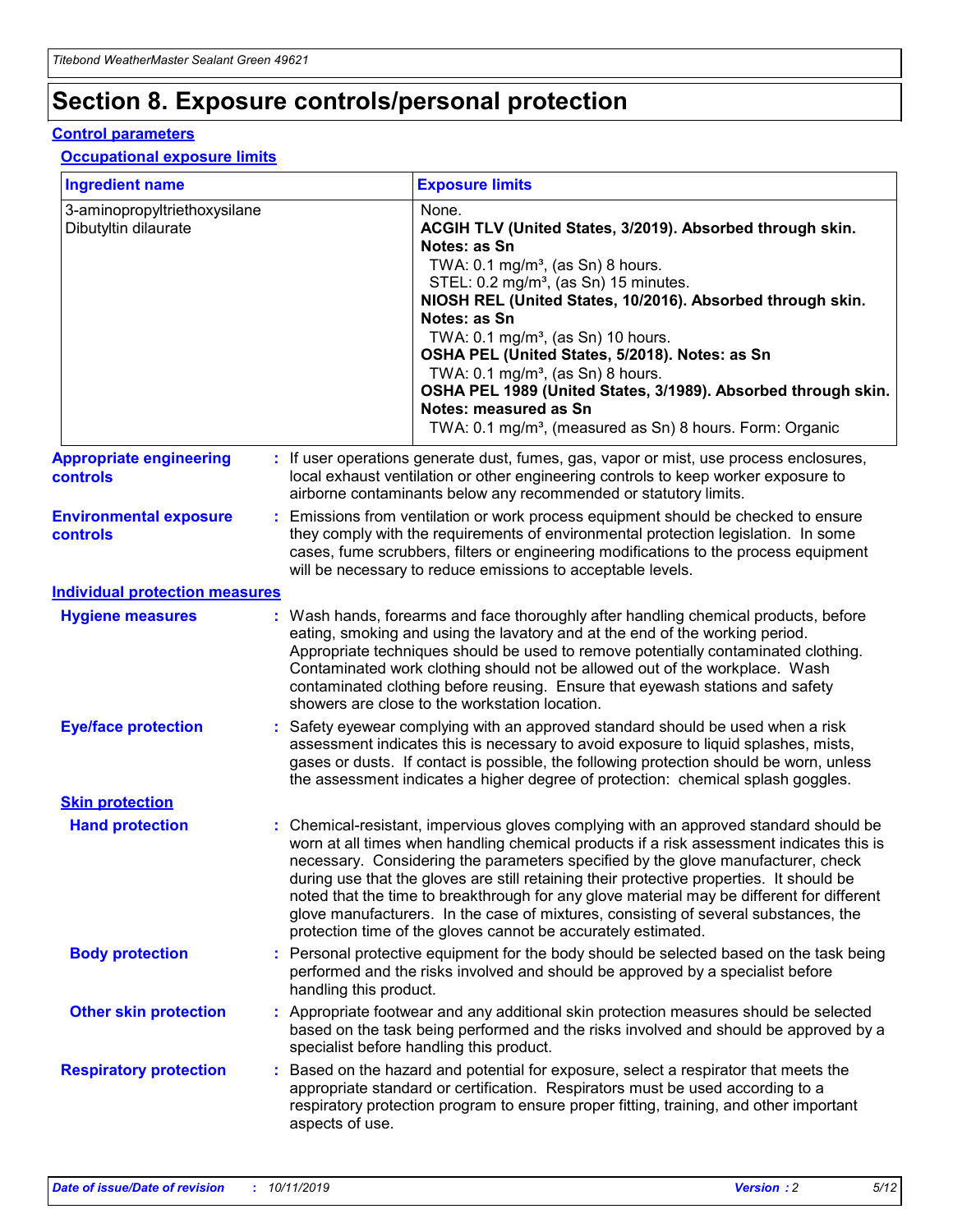### **Section 9. Physical and chemical properties**

#### **Appearance**

| <b>Physical state</b>                                  | : Liquid. [Paste.]                                              |
|--------------------------------------------------------|-----------------------------------------------------------------|
| <b>Color</b>                                           | Green.                                                          |
| Odor                                                   | None [Slight]                                                   |
| <b>Odor threshold</b>                                  | $:$ Not available.                                              |
| рH                                                     | : Not applicable.                                               |
| <b>Melting point</b>                                   | : Not available.                                                |
| <b>Boiling point</b>                                   | : $>100^{\circ}$ C ( $>212^{\circ}$ F)                          |
| <b>Flash point</b>                                     | : Closed cup: $>200^{\circ}$ C ( $>392^{\circ}$ F) [Setaflash.] |
| <b>Evaporation rate</b>                                | $:$ <1 (butyl acetate = 1)                                      |
| <b>Flammability (solid, gas)</b>                       | : Not available.                                                |
| <b>Lower and upper explosive</b><br>(flammable) limits | : Not available.                                                |
|                                                        | : 0 g/l                                                         |
| <b>VOC (less water, less</b><br>exempt solvents)       |                                                                 |
| <b>Volatility</b>                                      | $: 0\%$ (w/w)                                                   |
| <b>Vapor density</b>                                   | : Not available.                                                |
| <b>Relative density</b>                                | : 1.4329                                                        |
| <b>Solubility</b>                                      | Insoluble in the following materials: cold water and hot water. |
| <b>Solubility in water</b>                             | : Not available.                                                |
| <b>Partition coefficient: n-</b><br>octanol/water      | $:$ Not available.                                              |
| <b>Auto-ignition temperature</b>                       | : Not available.                                                |
| <b>Decomposition temperature</b>                       | : Not available.                                                |

### **Section 10. Stability and reactivity**

| <b>Reactivity</b>                            | : No specific test data related to reactivity available for this product or its ingredients.            |
|----------------------------------------------|---------------------------------------------------------------------------------------------------------|
| <b>Chemical stability</b>                    | : The product is stable.                                                                                |
| <b>Possibility of hazardous</b><br>reactions | : Under normal conditions of storage and use, hazardous reactions will not occur.                       |
| <b>Conditions to avoid</b>                   | : No specific data.                                                                                     |
| <b>Incompatible materials</b>                | : No specific data.                                                                                     |
| <b>Hazardous decomposition</b><br>products   | Under normal conditions of storage and use, hazardous decomposition products should<br>not be produced. |

## **Section 11. Toxicological information**

### **Information on toxicological effects**

#### **Acute toxicity**

| <b>Product/ingredient name</b> | <b>Result</b>           | <b>Species</b> | <b>Dose</b>                | <b>Exposure</b> |
|--------------------------------|-------------------------|----------------|----------------------------|-----------------|
| 3-aminopropyltriethoxysilane   | <b>ILD50 Dermal</b>     | Rabbit         | 4.29 g/kg                  |                 |
| Dibutyltin dilaurate           | ILD50 Oral<br>LD50 Oral | Rat<br>Rat     | $1.57$ g/kg<br>175 $mg/kg$ |                 |
|                                |                         |                |                            |                 |

**Irritation/Corrosion**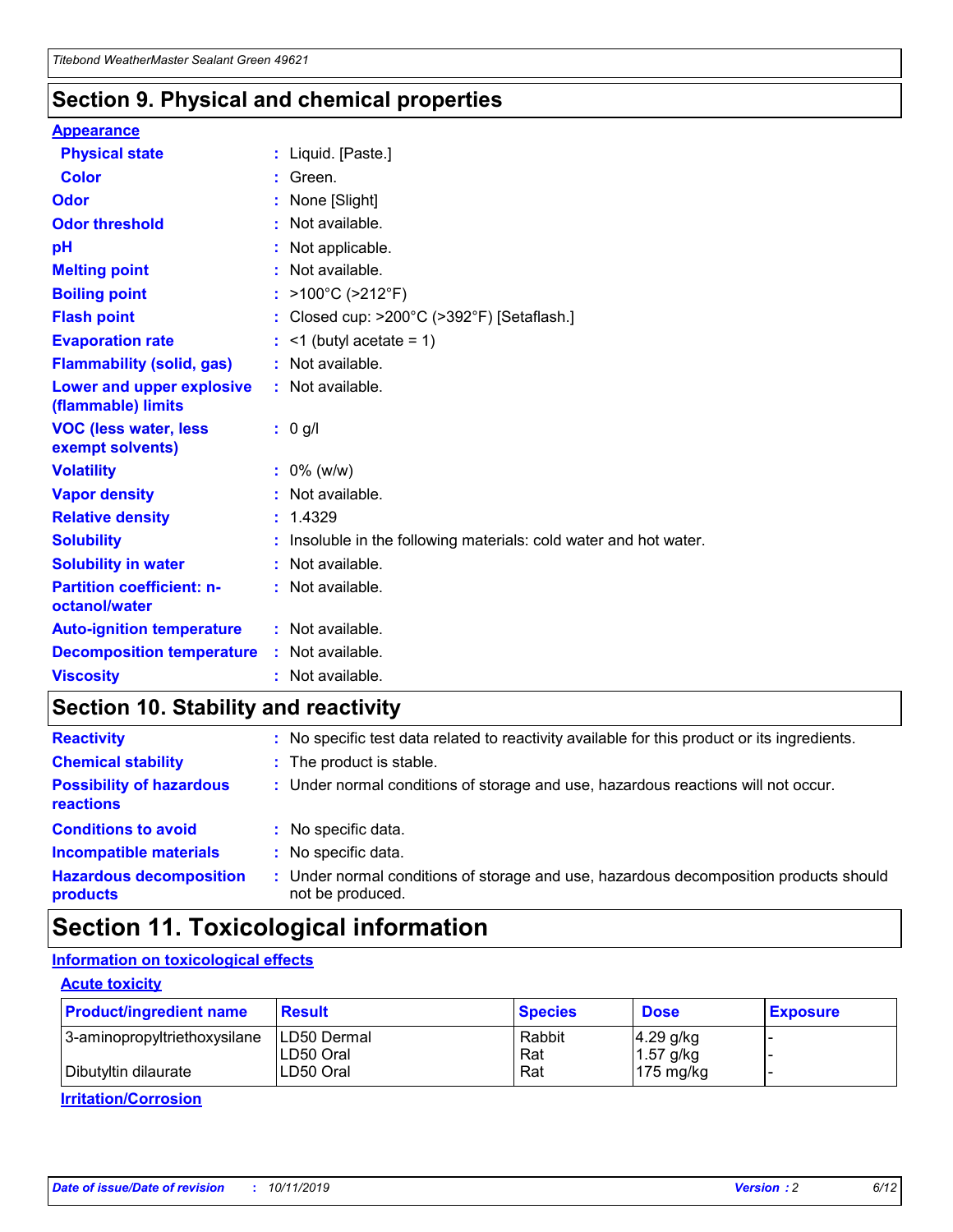## **Section 11. Toxicological information**

| <b>Product/ingredient name</b> | <b>Result</b>            | <b>Species</b> | <b>Score</b> | <b>Exposure</b>           | <b>Observation</b> |
|--------------------------------|--------------------------|----------------|--------------|---------------------------|--------------------|
| 3-aminopropyltriethoxysilane   | Eyes - Mild irritant     | Rabbit         |              | $100$ mg                  |                    |
|                                | Eyes - Severe irritant   | Rabbit         |              | 24 hours 750              |                    |
|                                |                          |                |              | ug                        |                    |
|                                | Skin - Severe irritant   | Rabbit         |              | 24 hours 5                | -                  |
| Dibutyltin dilaurate           | Eyes - Moderate irritant | Rabbit         |              | mg<br><b>24 hours 100</b> |                    |
|                                |                          |                |              | mg                        |                    |
|                                | Skin - Severe irritant   | Rabbit         |              | 500 mg                    | -                  |

#### **Sensitization**

Not available.

#### **Mutagenicity**

Not available.

#### **Carcinogenicity**

Not available.

#### **Reproductive toxicity**

Not available.

#### **Teratogenicity**

Not available.

#### **Specific target organ toxicity (single exposure)**

Not available.

#### **Specific target organ toxicity (repeated exposure)**

| <b>Name</b>                                                                  |                                                                                                                             | <b>Category</b> | <b>Route of</b><br>exposure  | <b>Target organs</b> |
|------------------------------------------------------------------------------|-----------------------------------------------------------------------------------------------------------------------------|-----------------|------------------------------|----------------------|
| Dibutyltin dilaurate                                                         |                                                                                                                             | Category 1      | $\qquad \qquad \blacksquare$ | respiratory system   |
| <b>Aspiration hazard</b><br>Not available.                                   |                                                                                                                             |                 |                              |                      |
| <b>Information on the likely</b><br>routes of exposure                       | : Not available.                                                                                                            |                 |                              |                      |
| <b>Potential acute health effects</b>                                        |                                                                                                                             |                 |                              |                      |
| <b>Eye contact</b>                                                           | : May cause eye irritation.                                                                                                 |                 |                              |                      |
| <b>Inhalation</b>                                                            | : No known significant effects or critical hazards.                                                                         |                 |                              |                      |
| <b>Skin contact</b>                                                          | : May cause skin irritation.                                                                                                |                 |                              |                      |
| <b>Ingestion</b>                                                             | : No known significant effects or critical hazards.                                                                         |                 |                              |                      |
| Symptoms related to the physical, chemical and toxicological characteristics |                                                                                                                             |                 |                              |                      |
| <b>Eye contact</b>                                                           | : Adverse symptoms may include the following:<br>irritation<br>watering<br>redness                                          |                 |                              |                      |
| <b>Inhalation</b>                                                            | : Adverse symptoms may include the following:<br>reduced fetal weight<br>increase in fetal deaths<br>skeletal malformations |                 |                              |                      |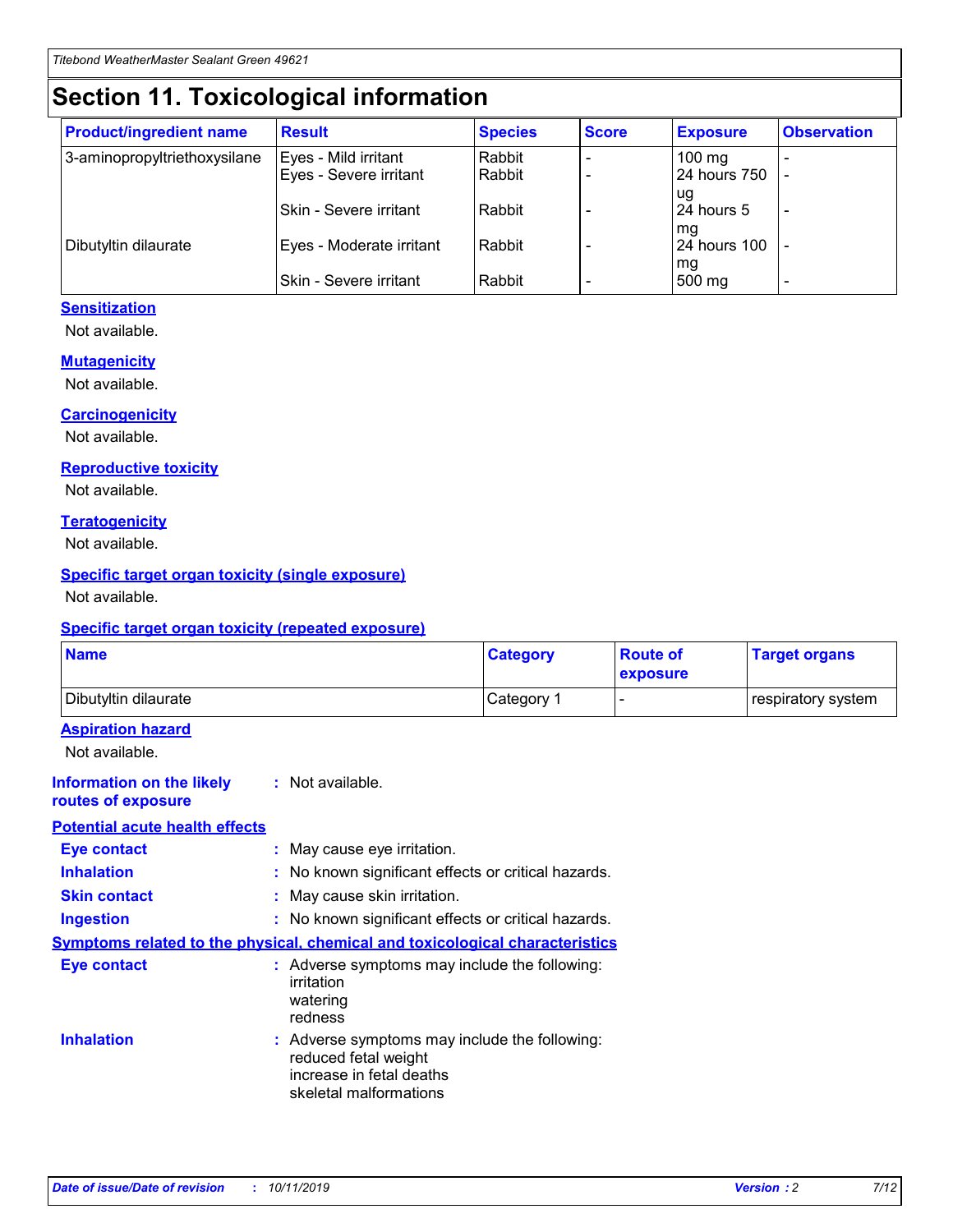# **Section 11. Toxicological information**

| <b>Skin contact</b>                     | : Adverse symptoms may include the following:                                                            |
|-----------------------------------------|----------------------------------------------------------------------------------------------------------|
|                                         | irritation                                                                                               |
|                                         | redness                                                                                                  |
|                                         | reduced fetal weight                                                                                     |
|                                         | increase in fetal deaths                                                                                 |
|                                         | skeletal malformations                                                                                   |
| <b>Ingestion</b>                        | : Adverse symptoms may include the following:                                                            |
|                                         | reduced fetal weight                                                                                     |
|                                         | increase in fetal deaths                                                                                 |
|                                         | skeletal malformations                                                                                   |
|                                         | Delayed and immediate effects and also chronic effects from short and long term exposure                 |
| <b>Short term exposure</b>              |                                                                                                          |
| <b>Potential immediate</b>              | : Not available.                                                                                         |
| effects                                 |                                                                                                          |
| <b>Potential delayed effects</b>        | : Not available.                                                                                         |
| Long term exposure                      |                                                                                                          |
| <b>Potential immediate</b>              | : Not available.                                                                                         |
| effects                                 |                                                                                                          |
| <b>Potential delayed effects</b>        | : Not available.                                                                                         |
| <b>Potential chronic health effects</b> |                                                                                                          |
| Not available.                          |                                                                                                          |
| <b>General</b>                          | : Once sensitized, a severe allergic reaction may occur when subsequently exposed to<br>very low levels. |
| <b>Carcinogenicity</b>                  | : No known significant effects or critical hazards.                                                      |
| <b>Mutagenicity</b>                     | : No known significant effects or critical hazards.                                                      |
| <b>Teratogenicity</b>                   | May damage the unborn child.                                                                             |
| <b>Developmental effects</b>            | : No known significant effects or critical hazards.                                                      |
| <b>Fertility effects</b>                | May damage fertility.                                                                                    |
| <b>Numerical measures of toxicity</b>   |                                                                                                          |
| <b>Acute toxicity estimates</b>         |                                                                                                          |
| الملمانة المستنقط فالمرابط              |                                                                                                          |

Not available.

## **Section 12. Ecological information**

#### **Toxicity**

| <b>Product/ingredient name</b> | <b>Result</b>                     | <b>Species</b>                       | <b>Exposure</b> |
|--------------------------------|-----------------------------------|--------------------------------------|-----------------|
| Dibutyltin dilaurate           | Chronic EC10 > 2 mg/l Fresh water | Algae - Scenedesmus<br>I subspicatus | l 96 hours i    |

### **Persistence and degradability**

| <b>Product/ingredient name</b> | <b>Test</b>                                                                    | <b>Result</b>  |                   | <b>Dose</b> | <b>Inoculum</b>         |
|--------------------------------|--------------------------------------------------------------------------------|----------------|-------------------|-------------|-------------------------|
| Dibutyltin dilaurate           | OECD 301F<br>Ready<br>Biodegradability -<br>Manometric<br>Respirometry<br>Test | 23 % - 28 days |                   |             |                         |
| <b>Product/ingredient name</b> | <b>Aquatic half-life</b>                                                       |                | <b>Photolysis</b> |             | <b>Biodegradability</b> |
| Dibutyltin dilaurate           |                                                                                |                |                   |             | Inherent                |

### **Bioaccumulative potential**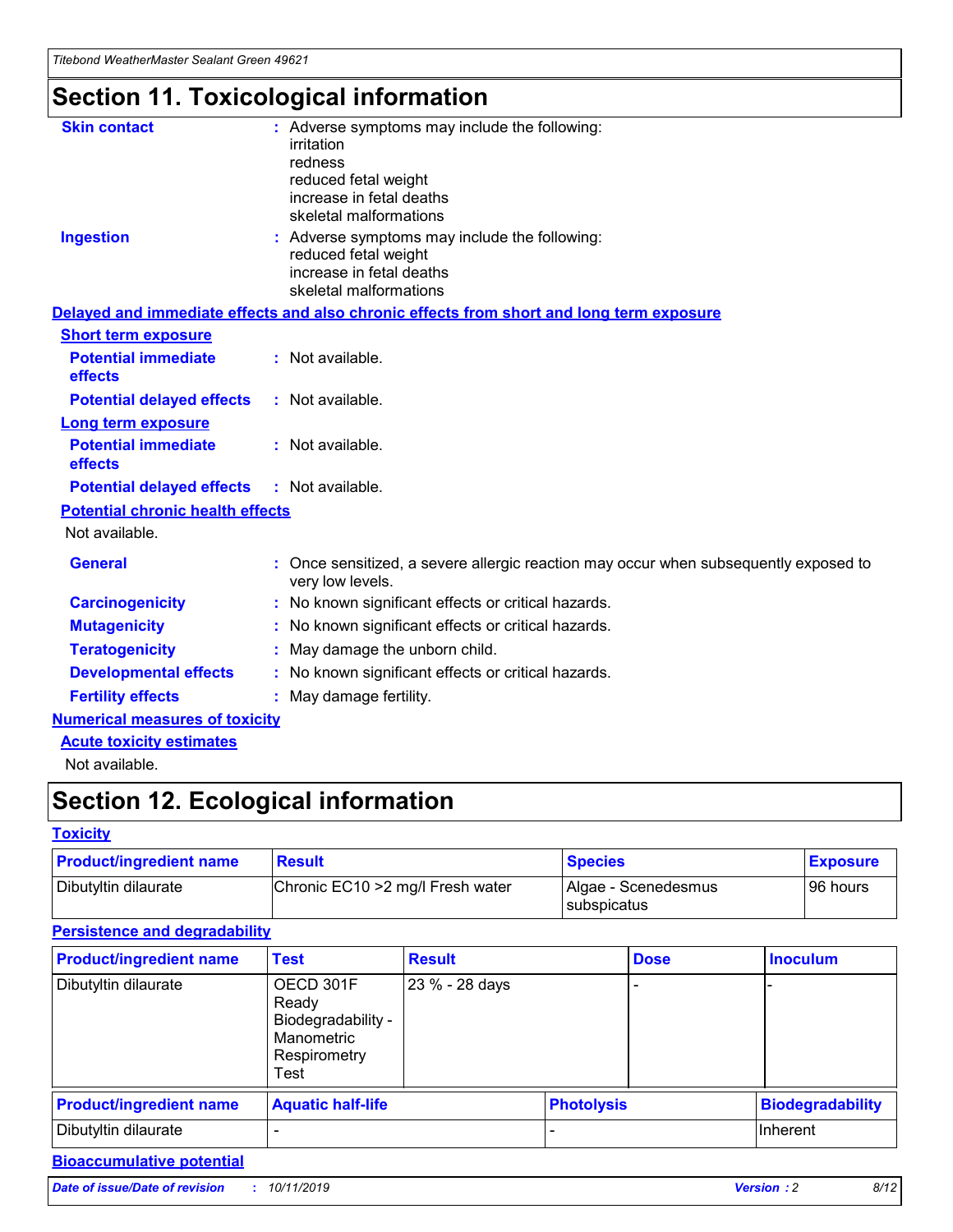## **Section 12. Ecological information**

| <b>Product/ingredient name</b> | $LoaPow$ | <b>BCF</b> | <b>Potential</b> |
|--------------------------------|----------|------------|------------------|
| 3-aminopropyltriethoxysilane   | 1.7      | 3.4        | low              |
| Dibutyltin dilaurate           | 4.44     | 2.91       | low              |

#### **Mobility in soil**

| <b>Soil/water partition</b><br>coefficient (K <sub>oc</sub> ) | : Not available.                                    |
|---------------------------------------------------------------|-----------------------------------------------------|
| <b>Other adverse effects</b>                                  | : No known significant effects or critical hazards. |

### **Section 13. Disposal considerations**

**Disposal methods :**

The generation of waste should be avoided or minimized wherever possible. Disposal of this product, solutions and any by-products should at all times comply with the requirements of environmental protection and waste disposal legislation and any regional local authority requirements. Dispose of surplus and non-recyclable products via a licensed waste disposal contractor. Waste should not be disposed of untreated to the sewer unless fully compliant with the requirements of all authorities with jurisdiction. Waste packaging should be recycled. Incineration or landfill should only be considered when recycling is not feasible. This material and its container must be disposed of in a safe way. Care should be taken when handling emptied containers that have not been cleaned or rinsed out. Empty containers or liners may retain some product residues. Avoid dispersal of spilled material and runoff and contact with soil, waterways, drains and sewers.

## **Section 14. Transport information**

|                                      | <b>DOT</b><br><b>Classification</b> | <b>TDG</b><br><b>Classification</b> | <b>Mexico</b><br><b>Classification</b> | <b>ADR/RID</b>           | <b>IMDG</b>              | <b>IATA</b>              |
|--------------------------------------|-------------------------------------|-------------------------------------|----------------------------------------|--------------------------|--------------------------|--------------------------|
| <b>UN number</b>                     | Not regulated.                      | Not regulated.                      | Not regulated.                         | Not regulated.           | Not regulated.           | Not regulated.           |
| <b>UN proper</b><br>shipping name    | $\qquad \qquad \blacksquare$        |                                     |                                        |                          |                          |                          |
| <b>Transport</b><br>hazard class(es) | $\blacksquare$                      | $\blacksquare$                      | $\blacksquare$                         | $\overline{\phantom{a}}$ | $\blacksquare$           | $\blacksquare$           |
| <b>Packing group</b>                 | $\overline{\phantom{a}}$            | $\overline{\phantom{0}}$            | $\qquad \qquad \blacksquare$           | -                        | $\overline{\phantom{0}}$ | $\overline{\phantom{a}}$ |
| <b>Environmental</b><br>hazards      | No.                                 | No.                                 | No.                                    | No.                      | No.                      | No.                      |

## **Section 15. Regulatory information**

#### **U.S. Federal regulations**

#### **SARA 302/304**

#### **Composition/information on ingredients**

No products were found.

**SARA 304 RQ :** Not applicable.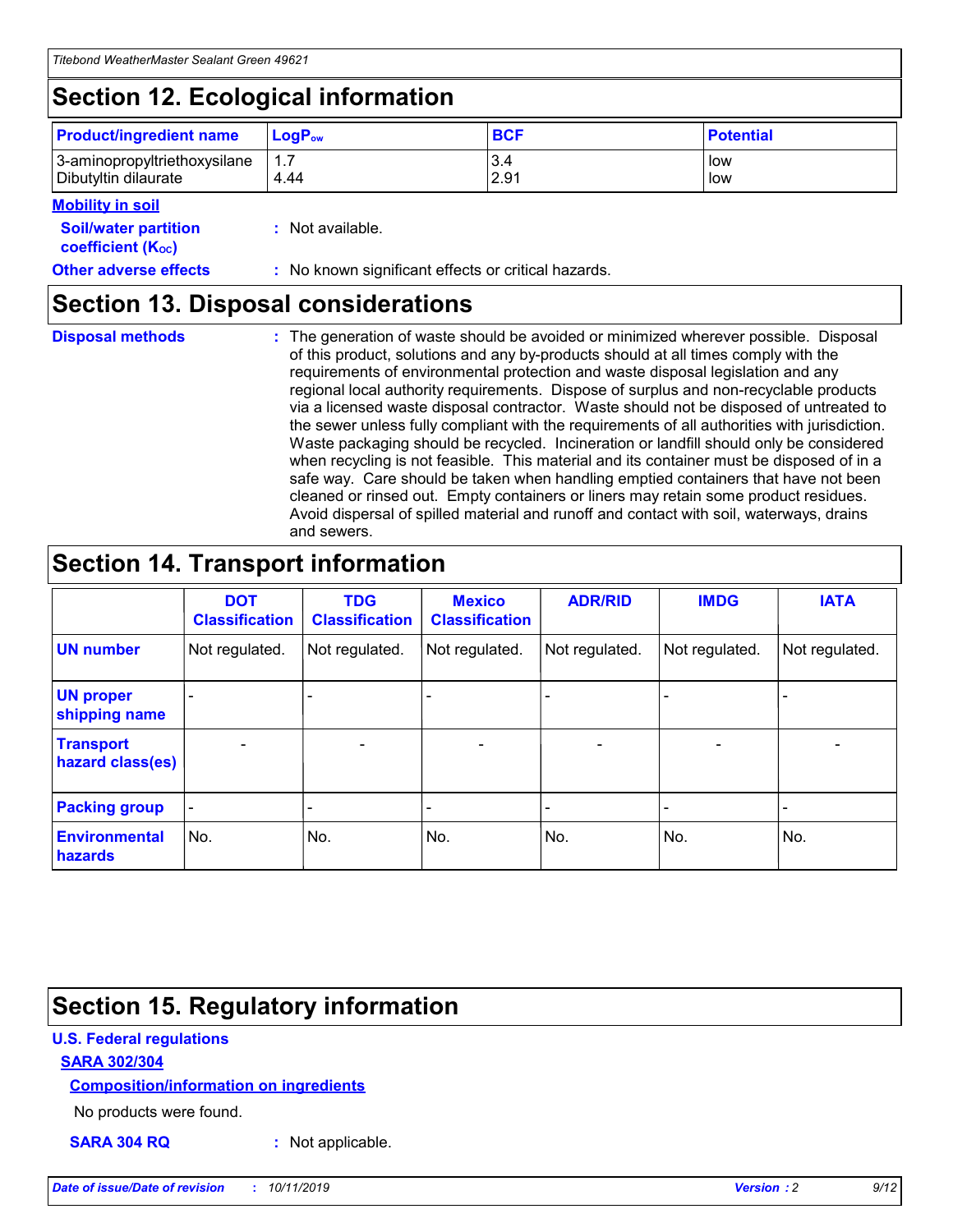## **Section 15. Regulatory information**

#### **SARA 311/312**

**Classification :** EYE IRRITATION - Category 2B SKIN SENSITIZATION - Category 1 TOXIC TO REPRODUCTION (Fertility) - Category 1B TOXIC TO REPRODUCTION (Unborn child) - Category 1B

#### **Composition/information on ingredients**

| <b>Name</b>                  | $\frac{9}{6}$ | <b>Classification</b>                                                                                            |
|------------------------------|---------------|------------------------------------------------------------------------------------------------------------------|
| 3-aminopropyltriethoxysilane | $\leq$ 3      | <b>FLAMMABLE LIQUIDS - Category 4</b><br><b>ACUTE TOXICITY (oral) - Category 4</b>                               |
|                              |               | SKIN IRRITATION - Category 2<br><b>EYE IRRITATION - Category 2A</b>                                              |
| Dibutyltin dilaurate         | ≤0.3          | ACUTE TOXICITY (oral) - Category 3<br>SKIN CORROSION - Category 1C                                               |
|                              |               | SERIOUS EYE DAMAGE - Category 1<br>SKIN SENSITIZATION - Category 1<br><b>GERM CELL MUTAGENICITY - Category 2</b> |
|                              |               | TOXIC TO REPRODUCTION (Fertility) - Category 1B<br>TOXIC TO REPRODUCTION (Unborn child) - Category 1B            |
|                              |               | SPECIFIC TARGET ORGAN TOXICITY (REPEATED<br>EXPOSURE) (respiratory system) - Category 1                          |

#### **State regulations**

| <b>Massachusetts</b> | : None of the components are listed. |
|----------------------|--------------------------------------|
| <b>New York</b>      | : None of the components are listed. |
| <b>New Jersey</b>    | : None of the components are listed. |
| <b>Pennsylvania</b>  | : None of the components are listed. |

#### **California Prop. 65**

**A** WARNING: This product can expose you to methanol, which is known to the State of California to cause birth defects or other reproductive harm. For more information go to www.P65Warnings.ca.gov.

| <b>Ingredient name</b> | No significant risk Maximum<br>level | acceptable dosage<br>level |
|------------------------|--------------------------------------|----------------------------|
| methanol               |                                      | Yes.                       |

#### **International regulations**

**Chemical Weapon Convention List Schedules I, II & III Chemicals** Not listed.

#### **Montreal Protocol**

Not listed.

**Stockholm Convention on Persistent Organic Pollutants**

Not listed.

### **UNECE Aarhus Protocol on POPs and Heavy Metals**

Not listed.

#### **Inventory list**

### **China :** All components are listed or exempted.

**United States TSCA 8(b) inventory :** All components are active or exempted.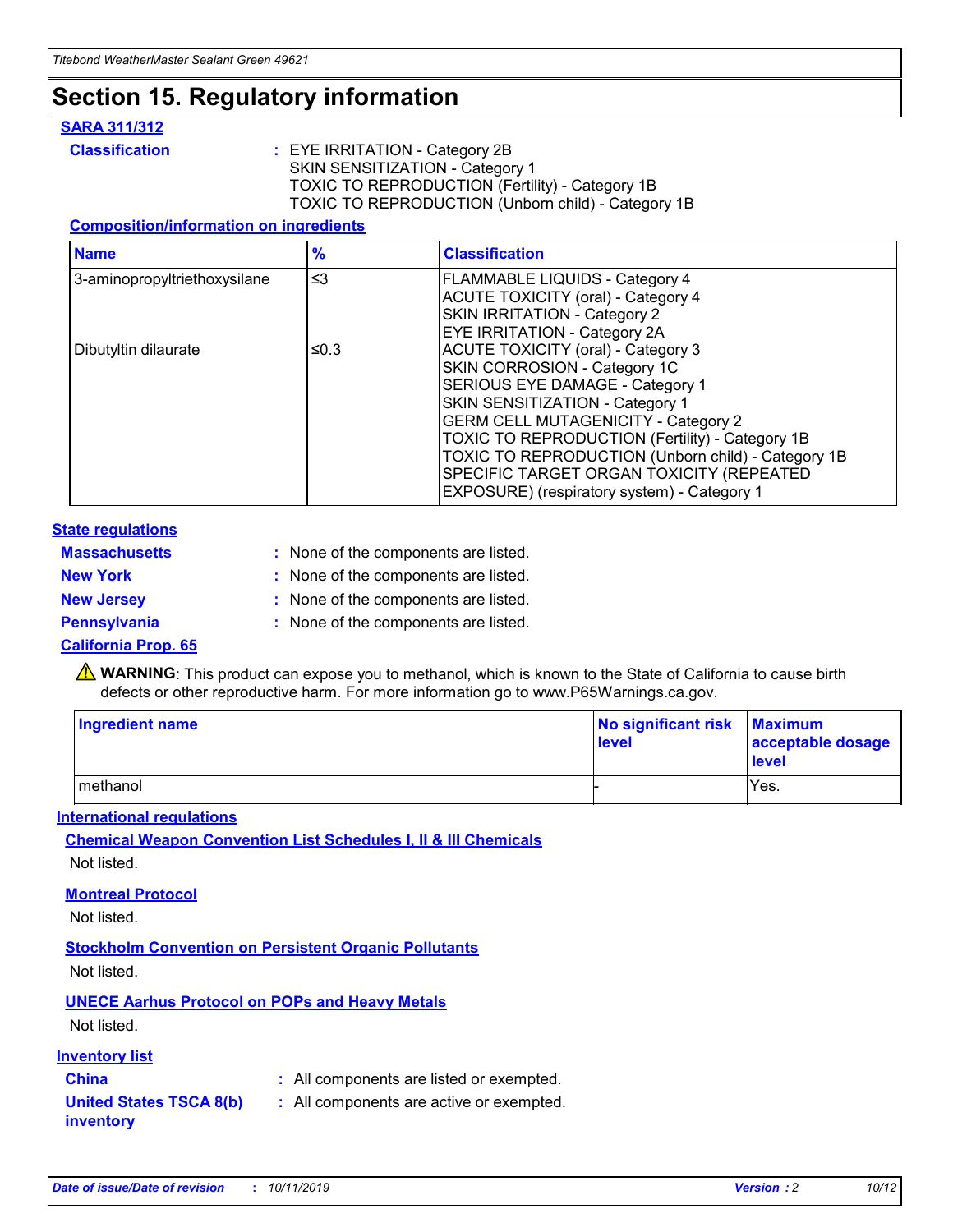## **Section 16. Other information**

**Hazardous Material Information System (U.S.A.)**



**Caution: HMIS® ratings are based on a 0-4 rating scale, with 0 representing minimal hazards or risks, and 4 representing significant hazards or risks. Although HMIS® ratings and the associated label are not required on SDSs or products leaving a facility under 29 CFR 1910.1200, the preparer may choose to provide them. HMIS® ratings are to be used with a fully implemented HMIS® program. HMIS® is a registered trademark and service mark of the American Coatings Association, Inc.**

**The customer is responsible for determining the PPE code for this material. For more information on HMIS® Personal Protective Equipment (PPE) codes, consult the HMIS® Implementation Manual.**

#### **National Fire Protection Association (U.S.A.)**



**Reprinted with permission from NFPA 704-2001, Identification of the Hazards of Materials for Emergency Response Copyright ©1997, National Fire Protection Association, Quincy, MA 02269. This reprinted material is not the complete and official position of the National Fire Protection Association, on the referenced subject which is represented only by the standard in its entirety.**

**Copyright ©2001, National Fire Protection Association, Quincy, MA 02269. This warning system is intended to be interpreted and applied only by properly trained individuals to identify fire, health and reactivity hazards of chemicals. The user is referred to certain limited number of chemicals with recommended classifications in NFPA 49 and NFPA 325, which would be used as a guideline only. Whether the chemicals are classified by NFPA or not, anyone using the 704 systems to classify chemicals does so at their own risk.**

#### **Procedure used to derive the classification**

| <b>Classification</b>                                                                                                                                                    |                                                                                                                                                                                                                                                                                                                                                                                                                                                                                                                                                               | <b>Justification</b>                                                     |
|--------------------------------------------------------------------------------------------------------------------------------------------------------------------------|---------------------------------------------------------------------------------------------------------------------------------------------------------------------------------------------------------------------------------------------------------------------------------------------------------------------------------------------------------------------------------------------------------------------------------------------------------------------------------------------------------------------------------------------------------------|--------------------------------------------------------------------------|
| EYE IRRITATION - Category 2B<br>SKIN SENSITIZATION - Category 1<br>TOXIC TO REPRODUCTION (Fertility) - Category 1B<br>TOXIC TO REPRODUCTION (Unborn child) - Category 1B |                                                                                                                                                                                                                                                                                                                                                                                                                                                                                                                                                               | Expert judgment<br>Expert judgment<br>Expert judgment<br>Expert judgment |
| <b>History</b>                                                                                                                                                           |                                                                                                                                                                                                                                                                                                                                                                                                                                                                                                                                                               |                                                                          |
| Date of printing                                                                                                                                                         | : 4/22/2022                                                                                                                                                                                                                                                                                                                                                                                                                                                                                                                                                   |                                                                          |
| Date of issue/Date of<br>revision                                                                                                                                        | : 10/11/2019                                                                                                                                                                                                                                                                                                                                                                                                                                                                                                                                                  |                                                                          |
| Date of previous issue                                                                                                                                                   | : 10/16/2020                                                                                                                                                                                                                                                                                                                                                                                                                                                                                                                                                  |                                                                          |
| <b>Version</b>                                                                                                                                                           | $\therefore$ 2                                                                                                                                                                                                                                                                                                                                                                                                                                                                                                                                                |                                                                          |
| <b>Key to abbreviations</b>                                                                                                                                              | $:$ ATE = Acute Toxicity Estimate<br><b>BCF</b> = Bioconcentration Factor<br>GHS = Globally Harmonized System of Classification and Labelling of Chemicals<br>IATA = International Air Transport Association<br>IBC = Intermediate Bulk Container<br><b>IMDG = International Maritime Dangerous Goods</b><br>LogPow = logarithm of the octanol/water partition coefficient<br>MARPOL = International Convention for the Prevention of Pollution From Ships, 1973<br>as modified by the Protocol of 1978. ("Marpol" = marine pollution)<br>UN = United Nations |                                                                          |